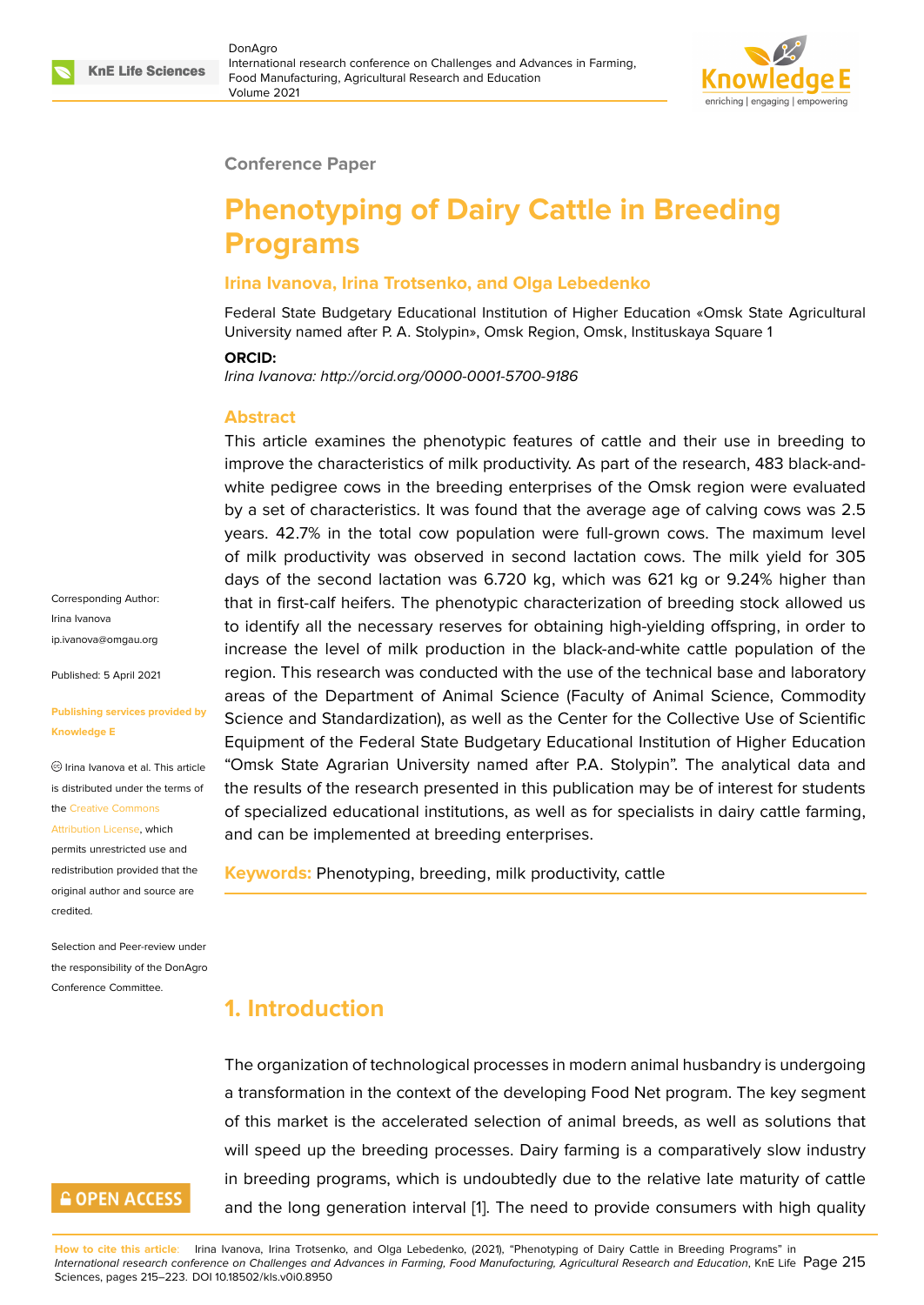dairy products determines the search for measures that would increase the efficiency of dairy farming in modern economic conditions. The modern market sets tasks for the industry of creating conditions for stabilizing the livestock, increasing the volume of milk production and quality, raising the level of marketability of products and reducing production costs.

The effective use of highly productive animals in breeding programs contributes to the improvement of the genealogical structure of the breeding herd and the breed, to the accumulation of valuable genetic potential in subsequent generations, increases the probability of obtaining the animals with the highest breeding value [2]. Dairy cattle breeding programs are aimed at improving the hereditary gene pool through correctly planned choice and selection, as well as breeding methods, while simultaneously consolidating all the systems of organizational and economic production [pr](#page-7-0)ocesses. Scientifically based long-term planning of breeding forms the basis of breeding programs in dairy farming, as it determines prospective trends in animal improvement [3-5]. The traditional black-and-white dairy cattle of domestic selection does not withstand competition with the best breeds of the world gene pool. The ways of using such cattle breeds as improving breeds for local livestock can be different, but they must be theoretically reasoned and practically tested. At present, a vast array of results of production activities to increase the abundant milk yield in Holsteins has been accumulated. In addition to the main breeding trait - abundant milk yield, selective breeding programs should be aimed at the combining high milk yield with the quality characteristics of milk. A thorough analysis of the selection results for a specific breeding stock is required; its adjustment for the use of the best compatibility of cows and sires is needed. Breeding programs in a herd of dairy cattle should provide the optimal choice and selection options to maintain a strong constitution type and desirable exterior forms in combination with high milk yield and milk quality, as well as satisfactory reproductive qualities of the breeding stock in real production conditions. Phenotyping or a complex individual assessment of animals by a complex of traits can be considered as the basis for breeding programs. When compiling breeding programs, scientifically based phenotyping of dairy cattle is relevant for producers. Thus, phenotyping of breeding stock and the use of the results in breeding programs is a promising direction for the development of pedigree dairy farming, which requires the informational methodological support for the assessment of animals and long-term planning of stockbreeding [6-8].

The issues relating to the organization of breeding processes in dairy farming and the assessment of the productive qualities of cattle (phenotyping) were covered in the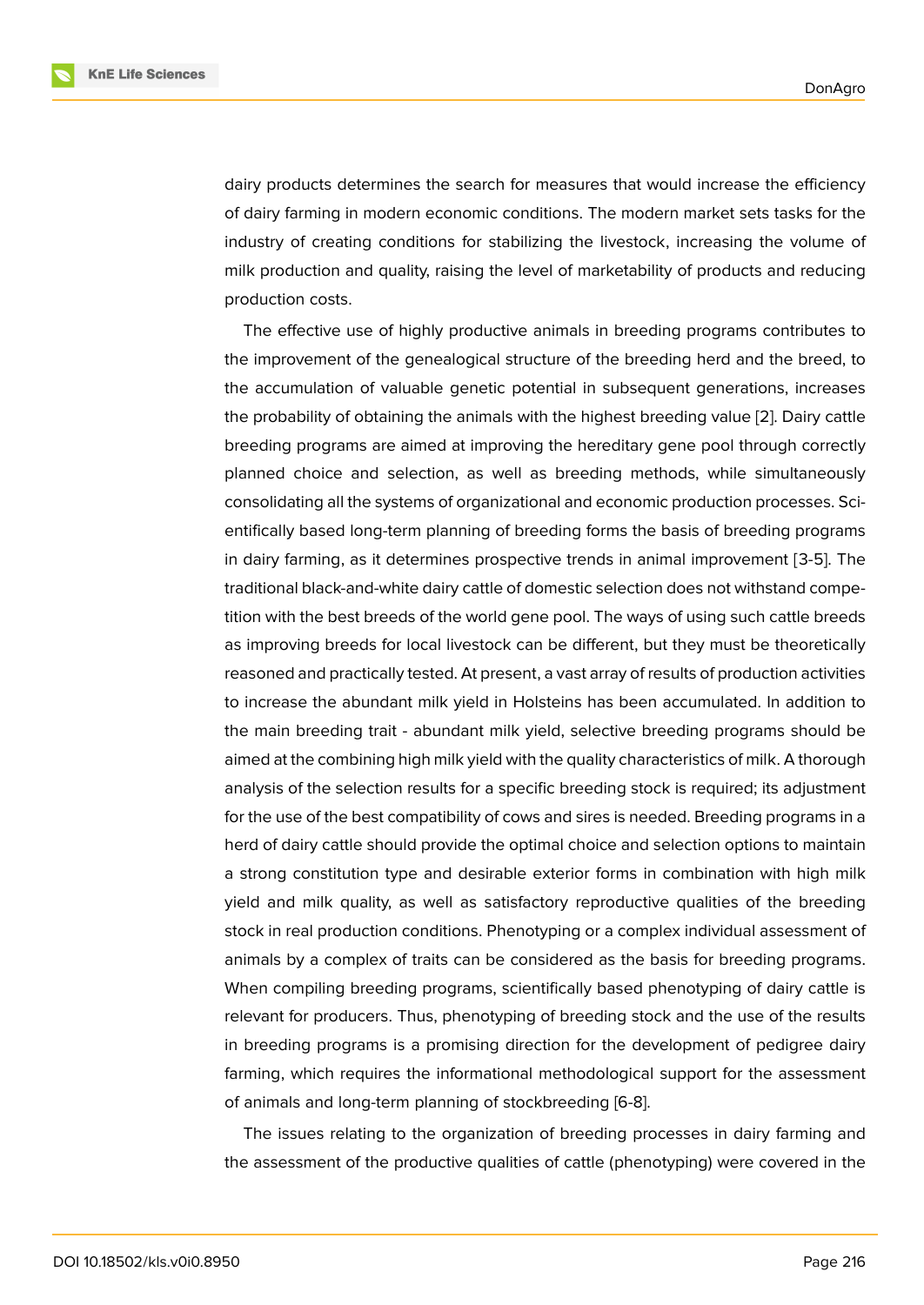scientific works by Gridin V.F., Zhashuyev Z.Kh., Lefner T.F., Prokhorenko P.N. and other researchers [9-12].

Accurate determination of the potential of dairy cattle productivity is the main problem of breeders, as it directly affects the efficiency of the breeding process. Breeders are interested in determining the real potential of productive qualities as soon as possible, but milk production is due to the interaction of the animal's genotype and environmental conditions [13, 14]. In different growing and housing conditions, cattle will realize their productivity potential in different ways. Breeding enterprises' demand for high quality pedigree breeding stock determines the need for the quality phenotyping of dairy cattle. The planni[ng o](#page-8-0)[f s](#page-8-1)elective breeding work is able to assist the specialists of enterprises in organizing the breeding work and in achieving the set goal of stabilizing the level of high milk production in the herd. In numerous scientific works, it has been established that the results of assessing the productive qualities of cattle determine the main selection directions of the breed as a whole.

The subject of the scientific article is the characteristics of productive and exterior traits of the breeding stock of black-and-white cattle

The purpose of the work is to conduct phenotyping of breeding stock of dairy cattle and determine the main directions of breeding work with the herd

### **2. Methods and Equipment**

The object of the research was the black-and-white livestock, 483 head, which are bred at the breeding enterprises of the Omsk region. Phenotyping was conducted according to the results of the complex traits assessment, which was carried out in line with the last complete lactation. Breed, class and age composition of the breeding stock was assessed. The productive qualities of cows were characterized by milk productivity (the milk yield in305 days of lactation, kg; the mass fraction of milk fat,%; the amount of milk fat, kg). The involved animals were phenotyped by live weight and milk production coefficient. Exterior features were estimated by the linear assessment method with the formation of an exterior profile in accordance with deviations from the breed standard

### **3. Results**

According to the results of the assessment of cows by a complex of traits, all the cattle breeding stock is purebred in the black-and-white breed. The data on breed and class composition are presented in Table 1.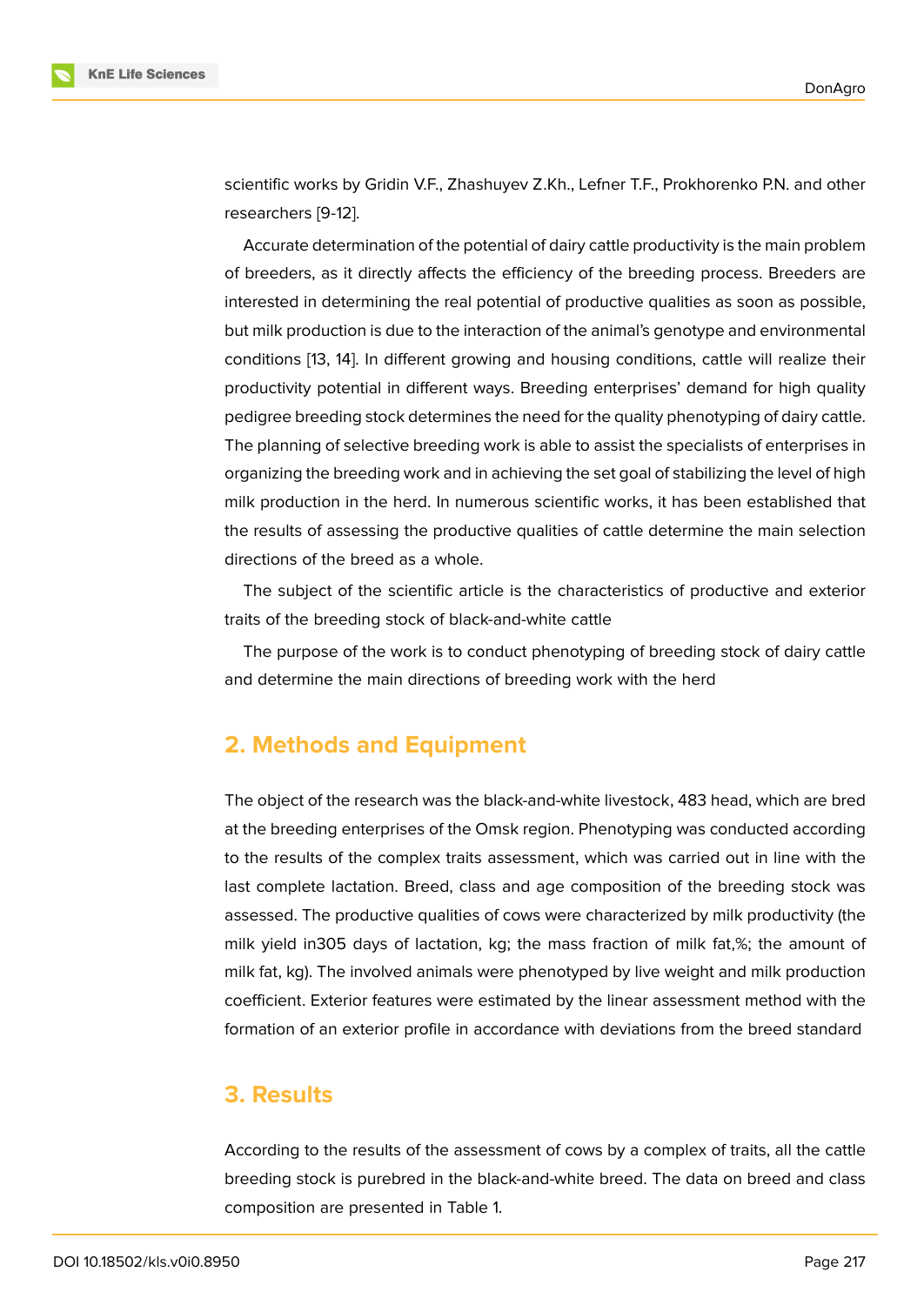| Animal<br>group        | Total, hd | including:                 |       |       |              |                          |   |
|------------------------|-----------|----------------------------|-------|-------|--------------|--------------------------|---|
|                        |           | purebred and VI generation |       | class |              |                          |   |
|                        |           |                            |       |       | elite record | elite                    |   |
|                        |           | hd                         | %     | hd    | %            | hd                       | % |
| Cows                   | 483       | 483                        | 100   | 483   | 100          |                          |   |
| <b>Heifers</b>         | 236       | 236                        | 100   | 236   | 100          |                          |   |
| Heifers of all<br>ages | 173       | 173                        | 100   | 173   | 100          |                          |   |
| Total                  | 892       | 892                        | 100.0 | 892   | 100.0        | $\overline{\phantom{a}}$ |   |

TABLE 1: Breed and class composition of breeding stock

The analysis of breed and class composition of the breeding stock showed that all the cows in the population are purebred and are classified as elite record.

The average age of the cows is 2.5 calving. The proportion of full-grown cows is 42.7% (Figure 1).



**Figure** 1: Age structure of the cows in the herd

It should be noted that the percentage of cows with more than 3 calvings is 19.2%, which is a good indicator, since this improves the conditions for breeding work with a dairy herd and helps to reduce the costs of its formation.

The results of evaluating the milk productivity show that the average milk yield for the study group of cattle is 6.411 kg of milk (Table 2).

The maximum level of milk productivity was observed in second lactation cows. The 305-day milk yield of second lactation cows was 6.720 kg, which is 621 kg or 9.24%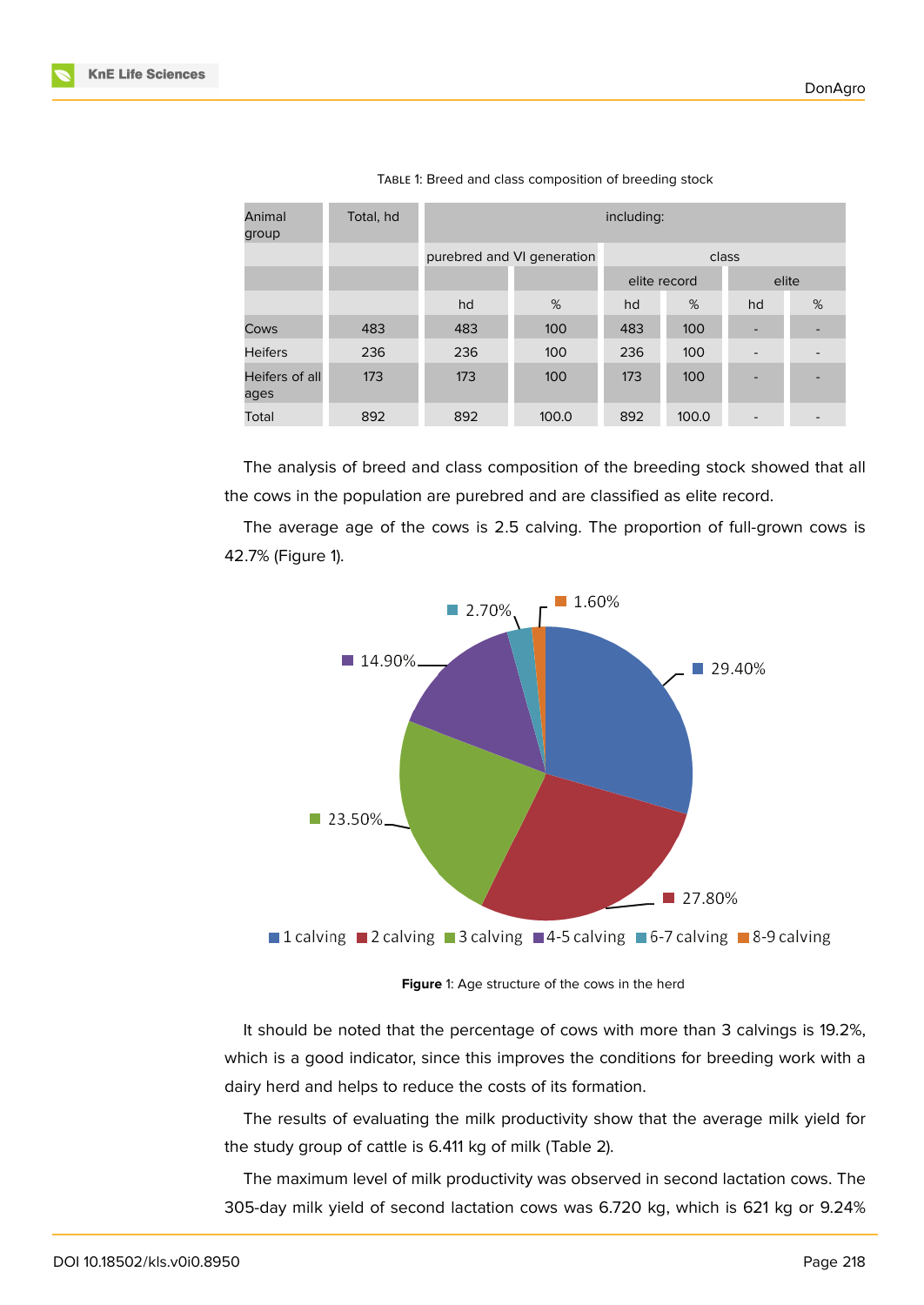| Animal group                               | Milk yield, kg | Fat content |       | Live weight, kg |
|--------------------------------------------|----------------|-------------|-------|-----------------|
|                                            |                | %           | kg    |                 |
| 1 lactation                                | 6099           | 4.12        | 251.3 | 550             |
| 2 lactation                                | 6720           | 4.17        | 280.2 | 563             |
| 3 lactationand more                        | 6430           | 4.22        | 271.3 | 606             |
| A total of cows with<br>complete lactation | 6411           | 4.17        | 267.3 | 572             |

TABLE 2: Characteristics of cows by live weight and milk productivity for 305 days of the last complete lactation

higher than the milk yield in first-calf heifers. The high level of abundant milk production of second lactation cows is due to the correctly organized selection of cows based on the results of the previous lactation, since low-yielding first-calf heifers, according to the breeding program, must be rejected from the herd. The breeding program for the improvement of dairy cattle should provide for a simultaneous increase in abundant milk production and quality characteristics of milk. Thus, the amount of milk fat (in kg) can be considered as the main criterion for selecting the breeding stock. This indicator combines the quantitative and qualitative characteristics of the milk productivity of cows. The largest amount of milk fat (280.2 kg) was obtained from second lactation cows, although this group keeps an intermediate position in terms of the mass fraction of milk fat.

The milk production coefficient, which characterizes the dairy type of cows, shows how much milk the animals produce per 100 kg of live weight.

On average, the milk production coefficient for the studied breeding stock is 1.121 kg; this indicator is 1.109 kg for the first-calf heifers, which indicates the distinctive dairy type of cows.

According to the requirements for breeding enterprises (Rules in the field of livestock breeding "Types of organizations carrying out activities in the field of livestock breeding", approved by the Order of the Ministry of Agriculture of Russia dated 17.11.2011 No. 431), the yield of milk fat and protein per cow must exceed the breed standard by 50%. Compliance of the indicators of the breeding stock with the requirements of the standard for the black-and-white breed is presented in Table 3.

As can be seen from Table 3, the level of productivity of black-and-white cows of all age groups exceeds the standard values for the breed by 164-200%, which meets the requirements for breeding enterprises.

Phenotyping animals involves the exterior assessment. The exterior traits of cows are of great importance in the development and implementation of breeding programs for improving dairy cattle productivity [15, 16]. The studied cattle population has a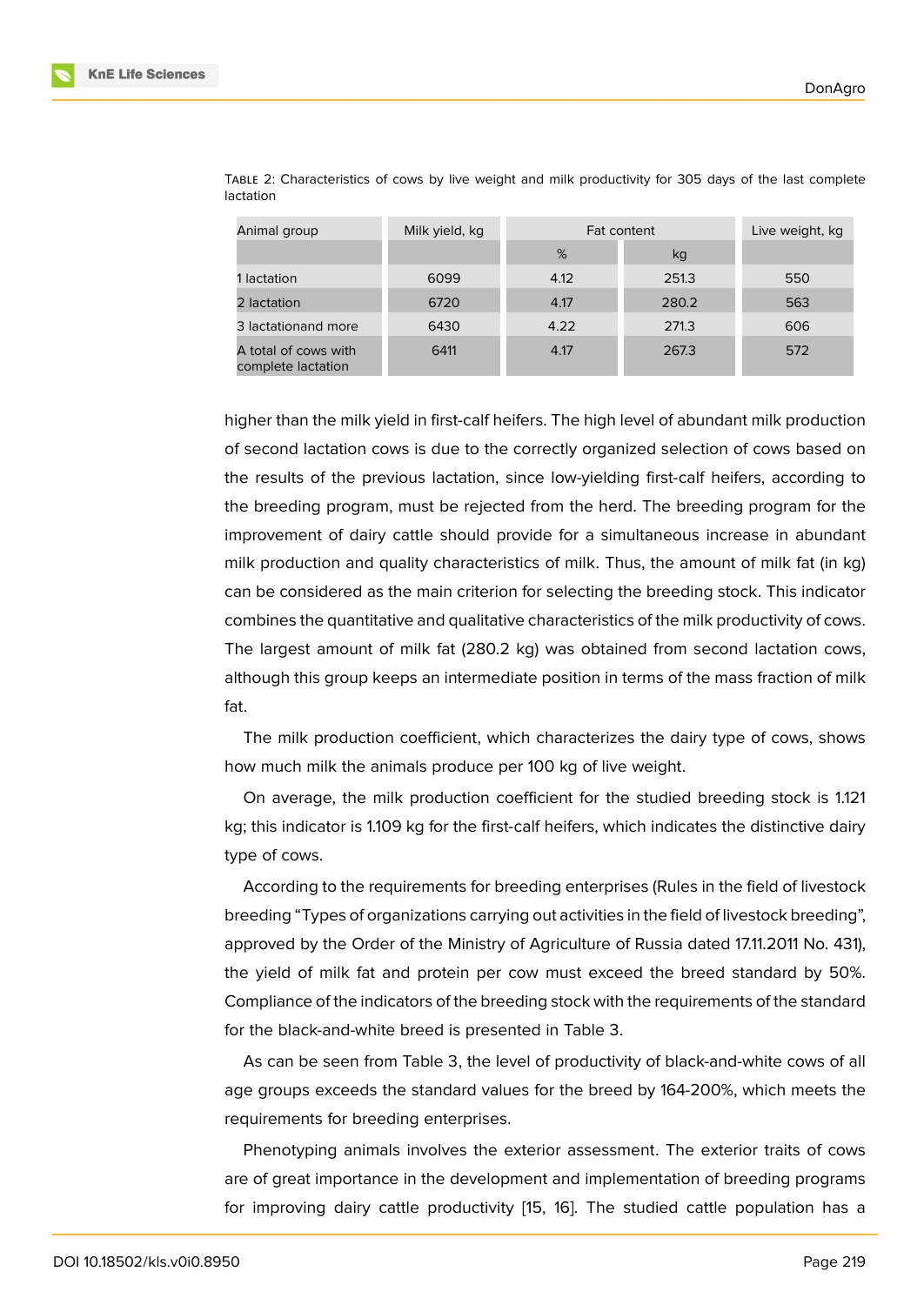| Indicator               | Actual value<br>based on<br>appraisal results | The minimum<br>value of the<br>indicator for the<br>black-and-white<br>breed | Percentage<br>deviation of the<br>actual value from<br>the standard, % |  |
|-------------------------|-----------------------------------------------|------------------------------------------------------------------------------|------------------------------------------------------------------------|--|
| Milk fat amount, kg     |                                               |                                                                              |                                                                        |  |
| 1 lactation             | 251.3                                         | 129.0                                                                        | 194.8                                                                  |  |
| 2 lactation             | 280.2                                         | 140.0                                                                        | 200.1                                                                  |  |
| 3 lactationand more     | 271.3                                         | 155.0                                                                        | 175.0                                                                  |  |
| Milk protein amount, kg |                                               |                                                                              |                                                                        |  |
| 1 lactation             | 193.3                                         | 105                                                                          | 184.1                                                                  |  |
| 2 lactation             | 213.0                                         | 114                                                                          | 186.8                                                                  |  |
| 3 lactationand more     | 206.4                                         | 126                                                                          | 163.8                                                                  |  |

TABLE 3: Compliance of the productive indicators of the breeding stock with the standard requirements for the black-and-white breed

characteristic color that is steadily transmitted to offspring, most often black-and-white, less often black with a different proportion of white marks on the head, lower belly, and legs.

The head of the cows is medium-sized, light-weight, the horns are not large, dark. The line of the back, loin and croup is straight, without deepenings behind the shoulder blades [17]. The posterior part of the body is wide at the hips and ischial tubercles. The udder of cows is large and glandular. The area of attachment of the udder to the belly is adequate in most cows. Most cows have insufficient hoof horn strength. The results of the e[xte](#page-8-2)rior assessment of cows by a complex of traits are presented in Table 4.

Thus, phenotyping by the exterior showed that cows are distinguished by the correct harmonious body conformation, a strong type of constitution with the marked dairy forms. To optimize the breeding process, it is necessary to take into account when selecting parental pairs the features of body conformation, namely the strength of the hoof horn, in order to reduce the frequency of this disadvantage in offspring.

| TABLE 4: Assessment of the exterior of cows by a complex of traits |  |  |  |
|--------------------------------------------------------------------|--|--|--|
|--------------------------------------------------------------------|--|--|--|

| Traits taken into account | Assessment, points |
|---------------------------|--------------------|
| 1. Body volume            | 100                |
| 2. Dairy traits           | 100                |
| 3. Leg quality            | 95                 |
| 4. Udder quality          | 97                 |
| 5. General view           | 100                |

Thus, the characteristics of the breeding stock by phenotypic traits allow us to conclude that the studied livestock has all the necessary reserves for obtaining highly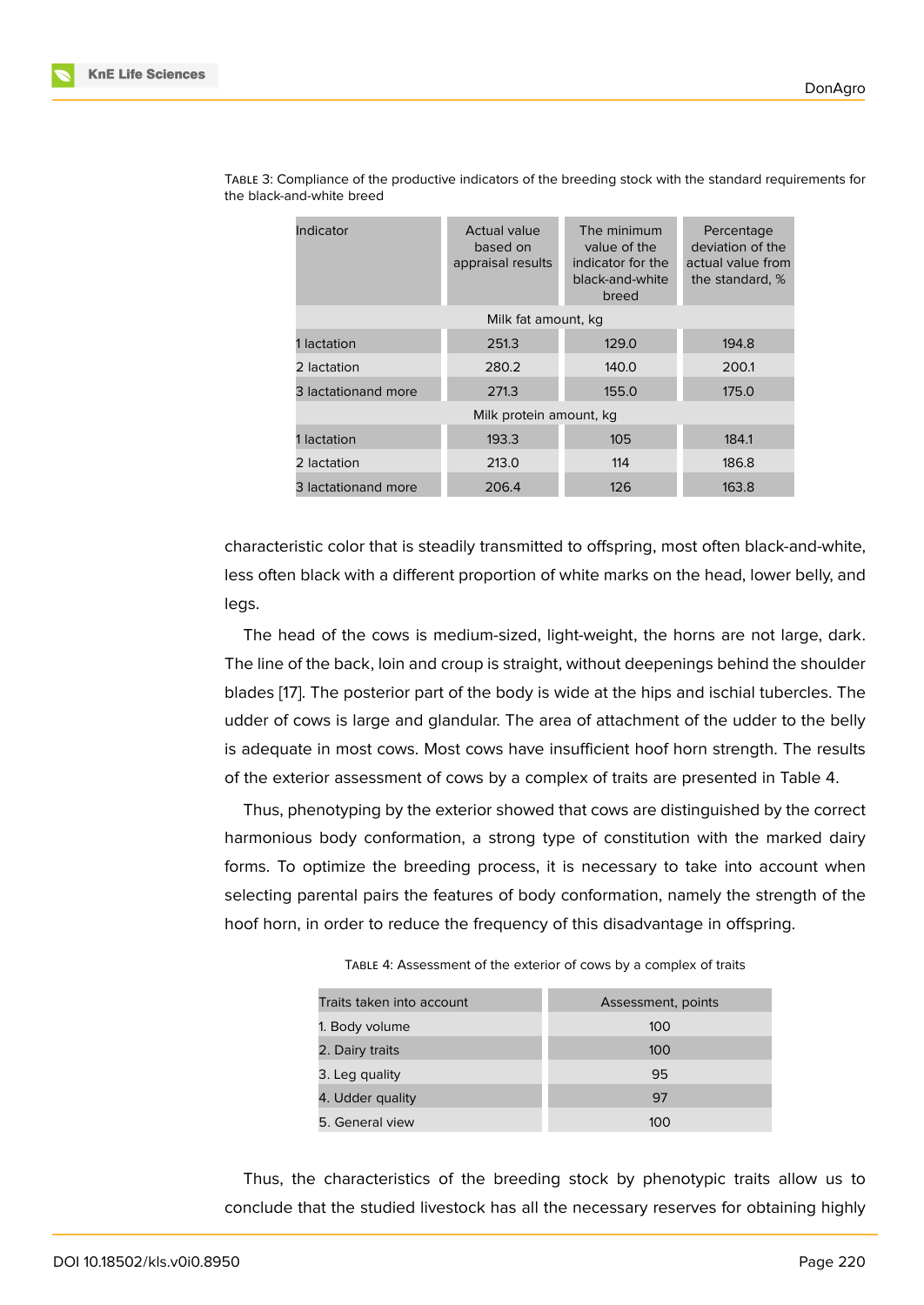productive offspring. According to the results of phenotyping, the best part of the animals, which can make up a selection group, was chosen. The selection group includes the best animals possessing a high degree of realization of the genetic potential for productivity and meeting the requirements of the breed standard. In breeding programs, it is necessary to develop a plan for the allocation of cows to a selection group in order to obtain high quality offspring in the required quantity. In the group of replacement heifers, it is necessary to select animals obtained from mothers of the second and subsequent calving, that is, from those that are phenotypically assessed.

The organization of breeding work should be based on the age structure of cows. The increase in the terms of use of breeding cows is essential for breeding enterprises, therefore, the correct raising of replacement heifers, the preparing of heifers for calving and the shearing of first-calf heifers should ensure a minimum culling of young cows for reasons of low productivity.

#### **4. Discussion**

The population of the studied cows is purebred. According to the results of a comprehensive assessment, it is classified as elite-record class.

### **5. Conclusion**

Based on the studies and the subsequent analysis of the data obtained, it was found that the cows correspond phenotypically to the standard of the black-and-white breed. The level of milk productivity in cows of all age groups exceeds the standard values for the breed by 164-200%, which meets the requirements for breeding enterprises. The selection of cows for the selection group should be carried out taking into account the phenotyping of animals.

### **Funding**

The work was supported by the authors' own funds when performing an initiative scientific theme on phenotyping of cattle (Table 1). The proportion of cows at the age of 3 calving and older was 19.2%, as evidenced by Figure 1. The Table 2 data indicate an excess of milk yield in 305 days of lactation in the second lactation cows by 621 kg in comparison with the first-calf heifers. In comparison with the breed standard, the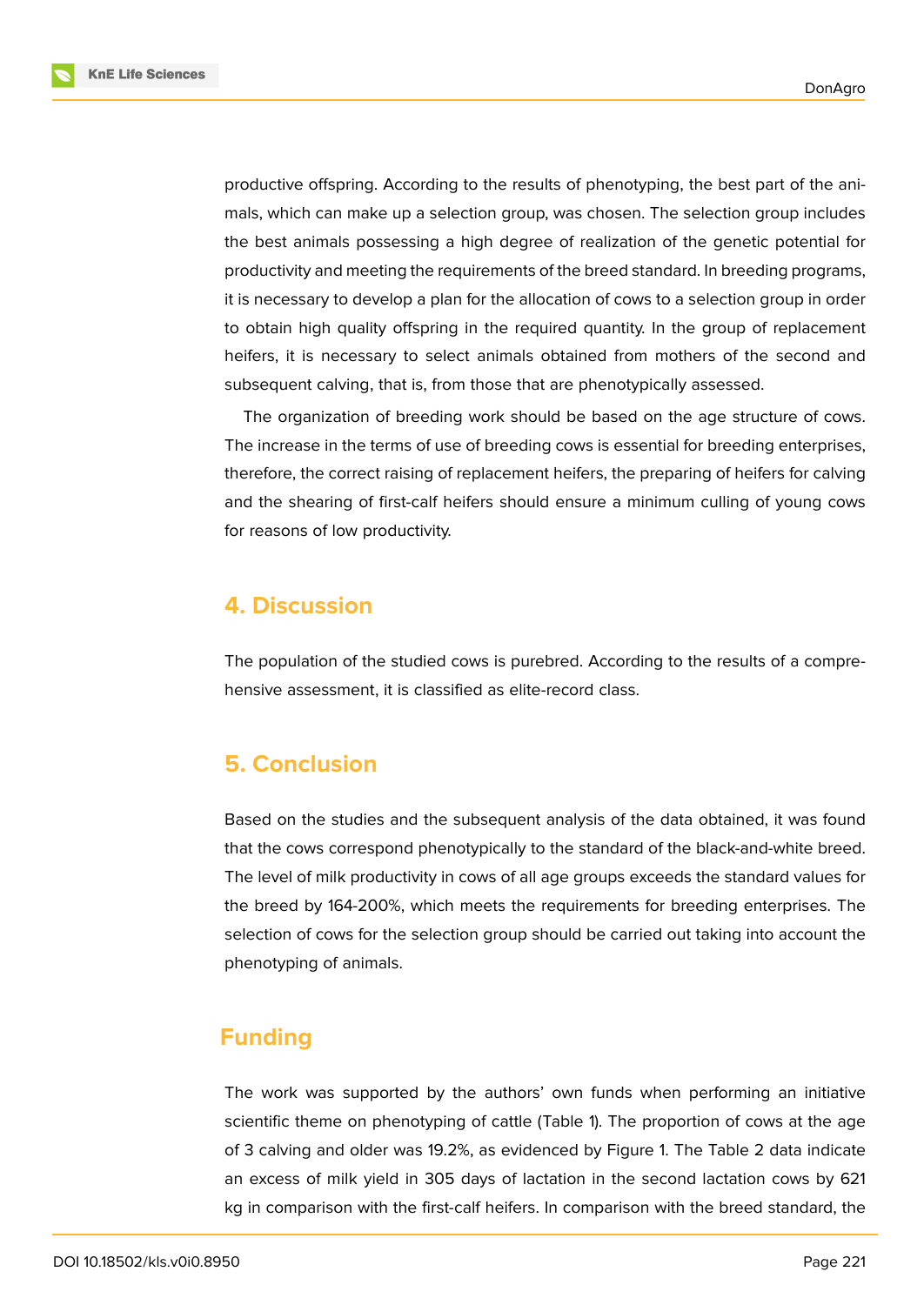

level of milk production of cows exceeds the requirements of the breed standard by 164-200%, which is presented in Table 3.

### **Acknowledgement**

The team of authors is grateful for the technical support to the Center for the Collective use of scientific equipment "Agricultural and Technological Research" of Omsk State Agrarian University.

### **Conflict of Interest**

The authors have no conflict of interest to declare.

#### **References**

- [1] Skryabina, O. V., Ryabkova, D.S., Vikylov, V.V., Diner, Yu. A. (2020) Advanced Specialized Food Production Technologies in the Framework of Food Net. Presented at *Scientific Conference on the Fifth Technological Order: Prospects for the Development and Modernization of the Russian Agro-Industrial Sector Omsk*, 29 January 2020. Russia. Omsk: Omsk State Agrarian University, pp. 130-134.
- <span id="page-7-0"></span>[2] Kovrov, A. V. (2018). Assessment of Milk Production and Reproductive Qualities of Cows. *Scientific Life*, vol. 11, pp. 40-46.
- [3] Ruzanov, I. V., *et al*. (2006). Genetic and Phenotypic Assessment of Milk Productivity of Brown Swiss cows. *Zootechnics*, vol. 12, pp. 2-3.
- [4] Gridin, V. F. (2015). The Relationship between the Milk Production of First-Calf Heifers of Various Breeding and Body Measurements. *Agrarian Bulletin of the Urals*, vol. 1, issue 131, pp. 41-43.
- [5] Ivanova, I., Trotsenko, I. and Trotsenko, V. (2019). Automation of processes in dairy cattle production. Presented at *IOP Conference Series: Materials Science and Engineering. X International Scientific and Practical Conference - Innovative Technologies in Engineering Yurga*, *23-25 may 2019, Russian Federation.* Yurga: Institute of Physics Publishing, doi:10.1088/1757-899X/582/1/012035.
- [6] Abugaliev, S. K. (2017). Organization of Breeding Work in Dairy Cattle Breeding. *Zootechnics*, vol. 8, pp. 17-21.